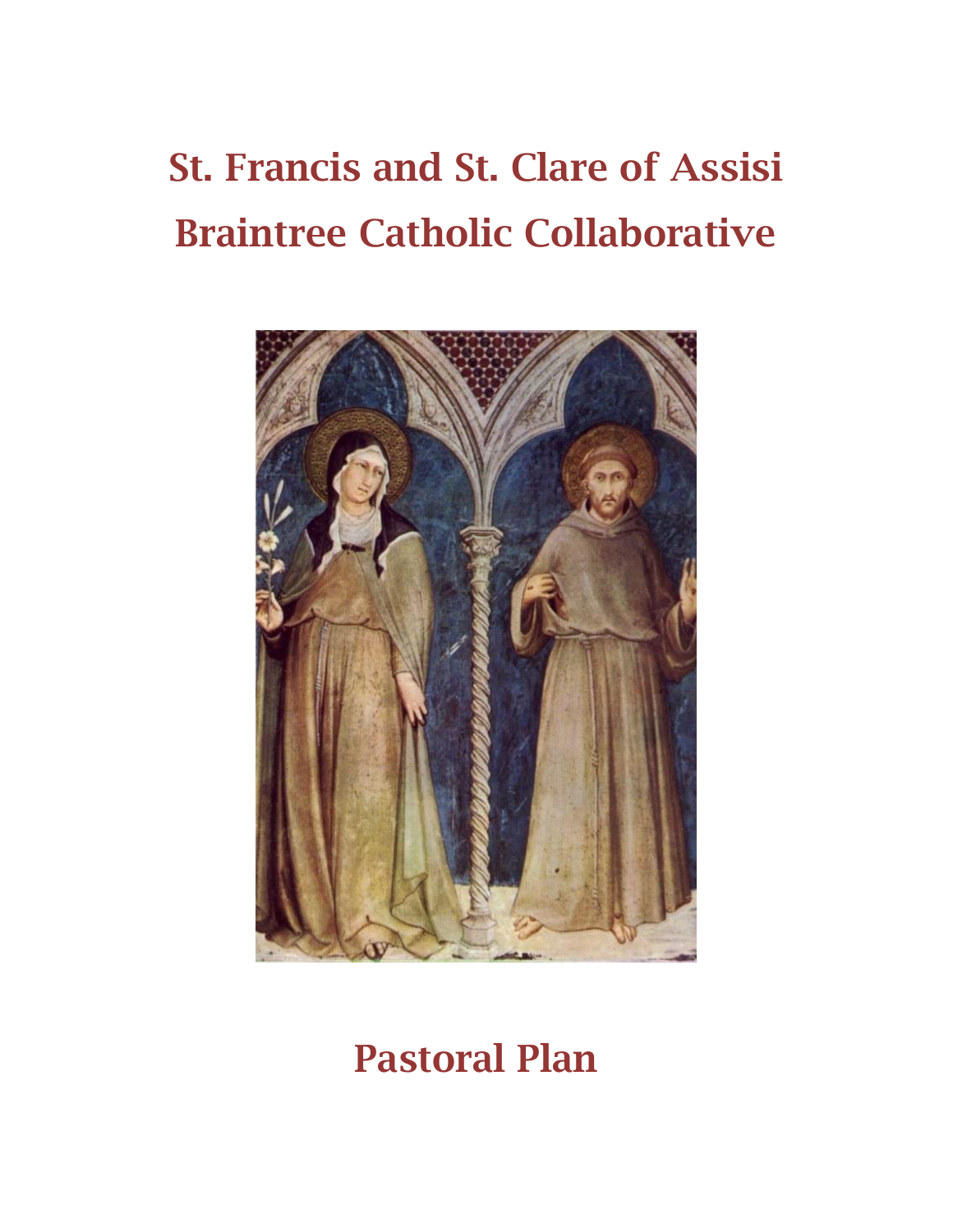#### **PURPOSE STATEMENT**

As the Collaborative of Saint Francis and Saint Clare of Assisi, our purpose is to "build" the Kingdom of God, by sharing our abundant resources, and common geography, in order to create opportunities for all to encounter Jesus Christ in worship, sacrament, and one another. We are called to bring Jesus Christ and His Good News to friend and stranger alike within our existing parishes and into the larger community.



#### **VISION**

As our patron saints, Saint Clare and Saint Francis, worked in unity to build the Church, our collaborative with pastoral guidance will continually grow and evolve while accepting all where they are on their faith journey.

We will create a community that nurtures, celebrates, and lives the sacraments so that all may develop a personal connection to Jesus and His Word.

#### **VALUES**

#### **Identified Value FAITH**

Our faith is a gift from God and a gift that we lovingly offer to God. As a people of faith we will:

- Thank God for and praise God for the precious gift of our faith
- Nurture our personal relationship with Jesus
- Share our relationship with Christ with others
- Offer opportunities for communal prayer and worship
- Invite our parishioners and visitors to increase their understanding of, preparation for, and participation in the sacraments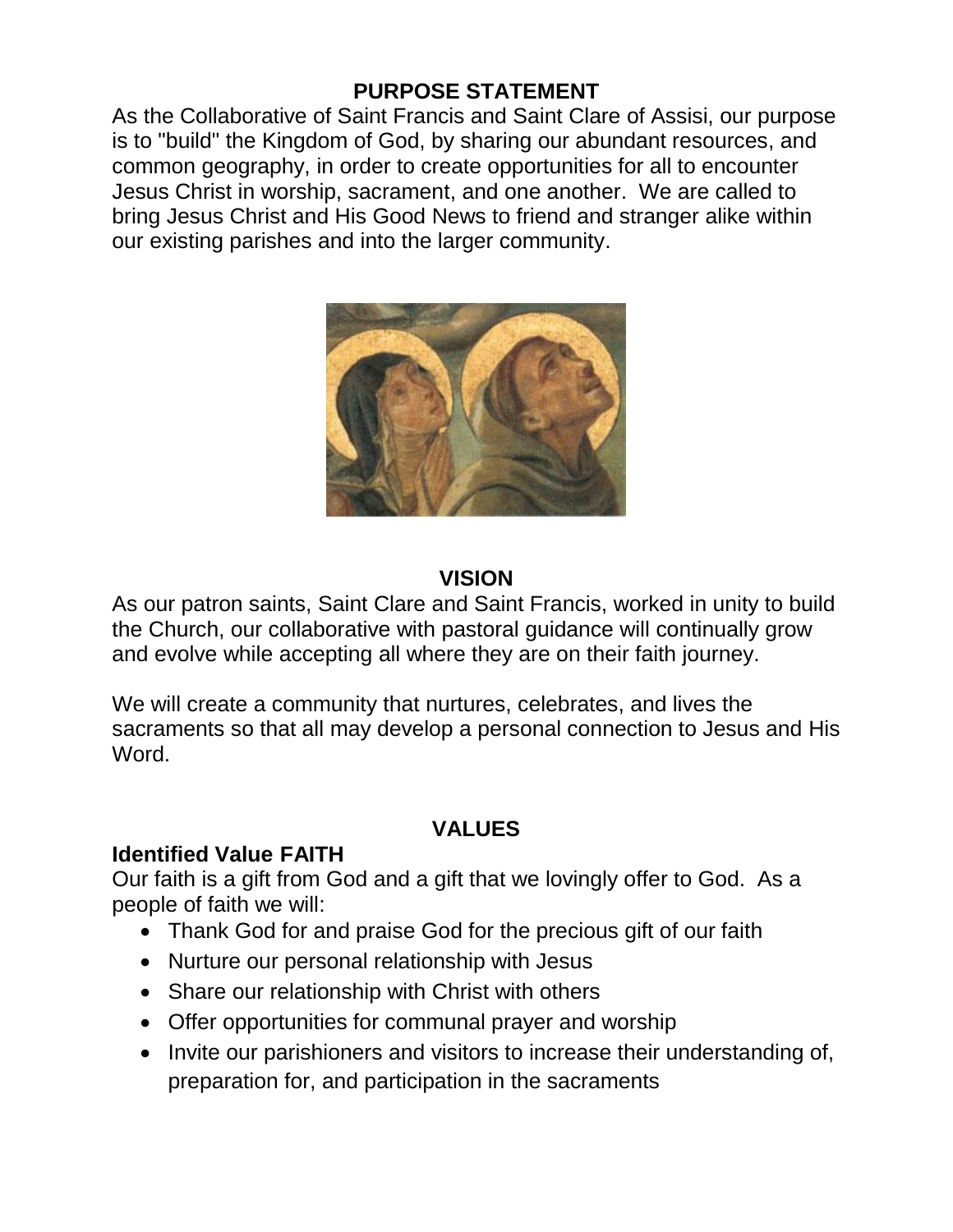### **Identified Value INTEGRITY**

Our integrity is rooted in the Gospel and in the example set by Jesus Christ. We seek to speak and live the truth in love as we:

- Express and model respect for the sanctity of all human life from conception to natural death
- Treat everyone who ministers at, contacts, or visits our parishes with dignity, respect, and confidentiality
- Inform our choices with the two great commandments of love of God, and love of neighbor
- Live out the Beatitudes and participate in the Works of Mercy

### **Identified Value FELLOWSHIP**

As we grow as a collaborative, we will seek to offer the radical hospitality of Jesus Himself to all who enter here as we strive to:

- Extend personal invitations to participate in parish life and provide volunteer ministry opportunities to adults, teens, and children
- Offer activities that will be inclusive of members of both parishes
- Communicate with clarity among clergy, staff, volunteers, and parishioners

### **Identified Value STEWARDSHIP & SERVICE**

We recognize our responsibility to care for the many gifts of God's creation—our loved ones and friends, the strangers among us, the natural resources of our planet, the finances with which we are entrusted as we:

- Receive, acknowledge with gratitude, care for and share with others the many gifts – spiritual, human, natural and material - of God in our lives
- Minister to the marginalized, the homebound, and those in care facilities
- Offer food and other forms of support to those in need in our parish communities
- Manage responsibly the financial gifts given to the parish via the weekly offertory, special collections, and individual contributions
- Maintain properties and buildings, inside and out to ensure clean, safe, accessible, comfortable environments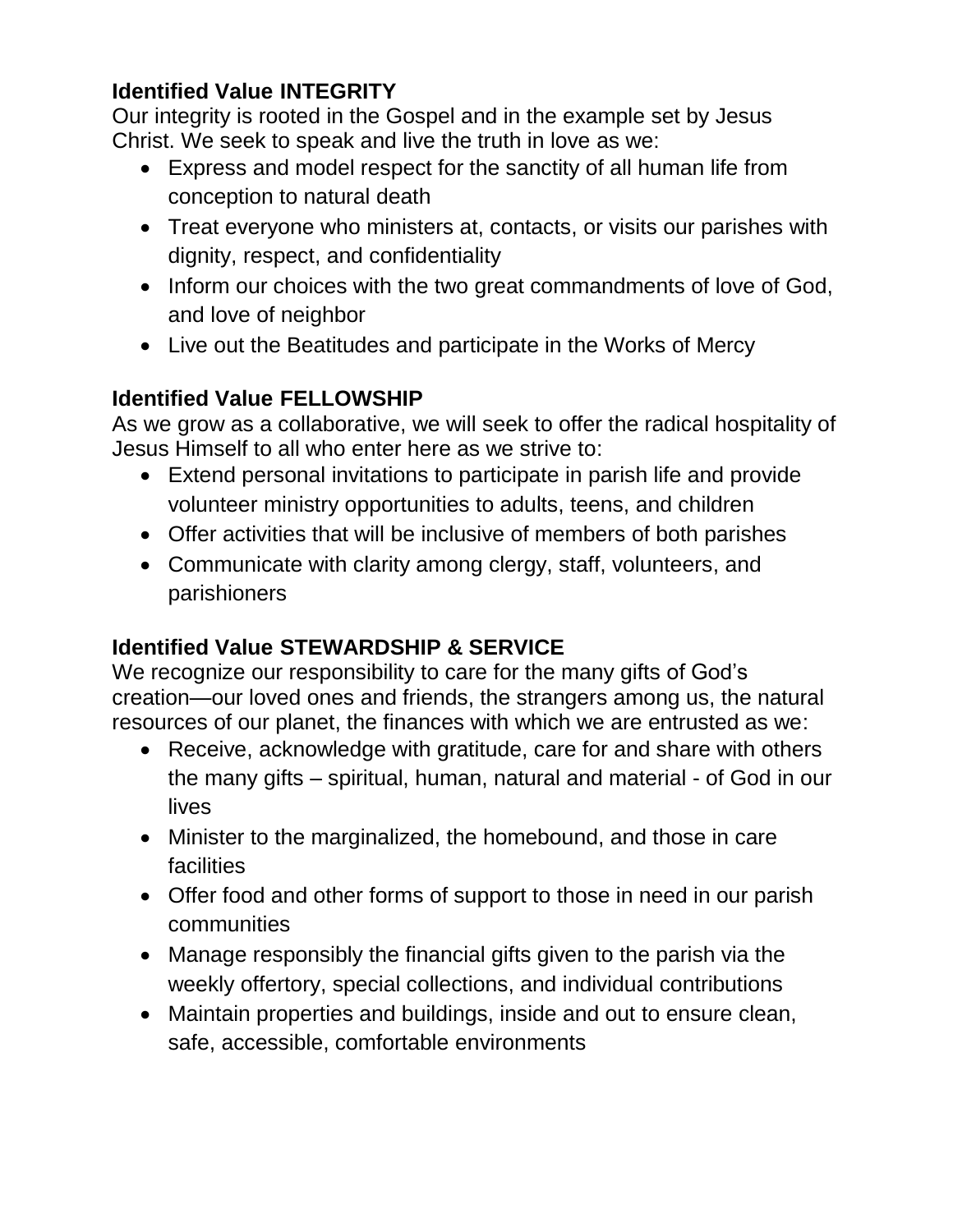### **PRIORITIES**

- 1. Develop and Encourage Vocations to the Priesthood
- 2. Strengthen Faith Formation and Education
- 3. Promote Outreach and Evangelization
- **4.** Enhance Worship and Sacramental Life

### **Priority 1 –Develop and Encourage Vocations to the Priesthood**



### **GOALS**

- By July, 2017 offer two events per year that focus on fostering vocations to the priesthood
	- $\cdot$  Invite a representative from the Vocations Office to speak to the Confirmation students in the Fall: and the middle-school students in the Spring
	- Offer a vocation presentation/workshop to adult single men of the collaborative.
	- Collaborative priests continue to encourage vocations by their example and presence in the school and Religious Education programs
- Offer intentional, ongoing, collaborative-wide support of and discernment of God's call to other vocations within the Church by September, 2018
	- Engage speakers for the school and Religious Education parents in support of their vocation and in how to recognize a vocation in their children
	- Uphold Deacons, women religious and lay ministry as vocations in the Church
	- $\div$  Offer an event per year in support of the vocation of single persons (i.e Evening Prayer followed by pasta supper, movie night, a capella group, game night).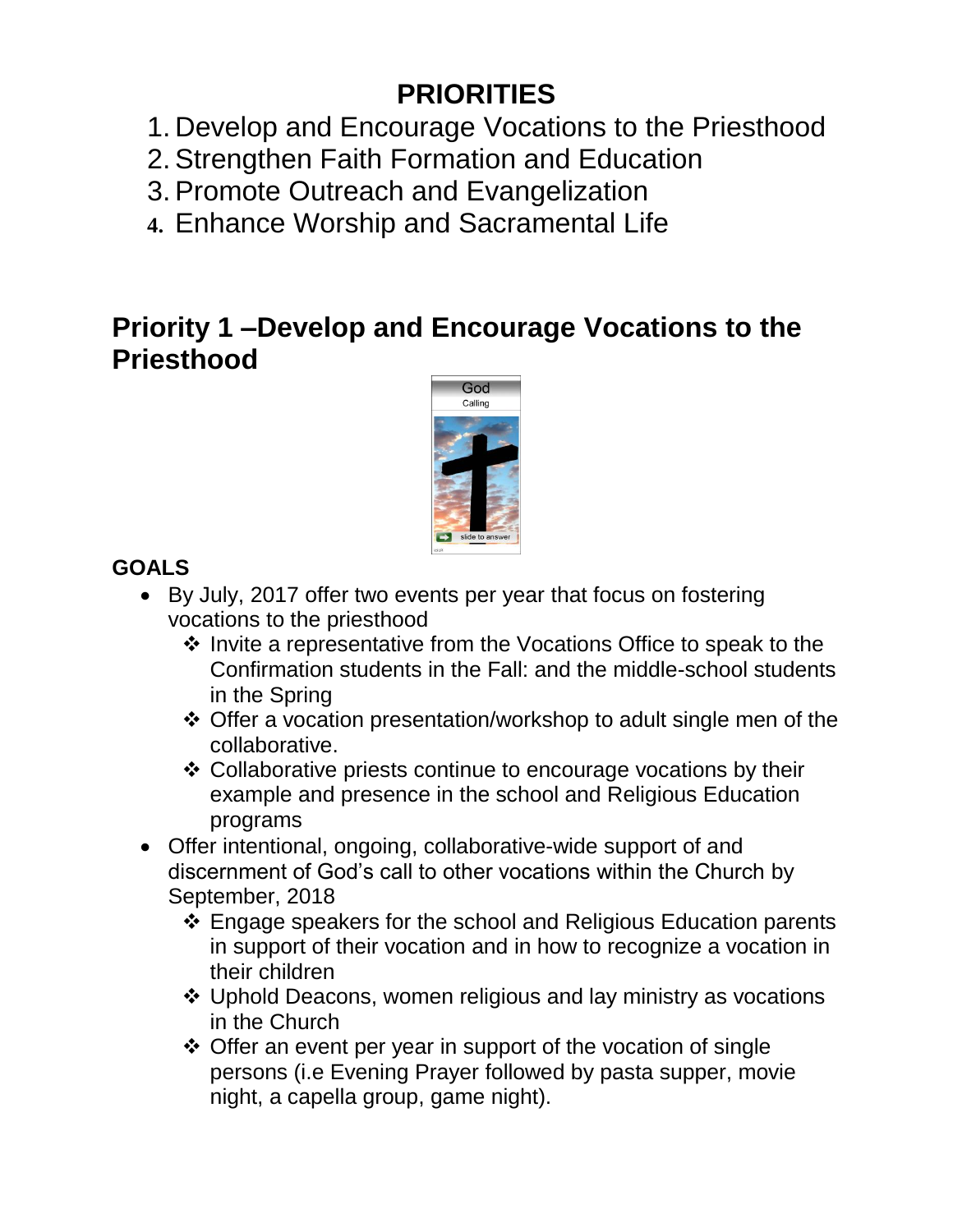### **Priority 2 – Strengthen Faith Formation and Education**

### **GOALS**

- By January, 2018 build teams of parishioners to serve as mentors, sponsors, and/or catechists for adult faith formation
	- ❖ Strengthen our Baptism Preparation programs to include teams of parents
	- Actively recruit and train parishioners for Rite of Christian Initiation for Adults (RCIA) and adult confirmation teams
	- Actively recruit and train parishioners to lead small faith-sharing or Bible study groups
	- ❖ Strengthen the Respect Life Program of the collaborative by increasing awareness and volunteerism
- By July, 2018 establish two programs per year for adult faith formation and/or education
	- $\div$  Offer an established program with a facilitator once per year (i.e.CHRISM [**CH**ristian **R**esponsibility **I**n **S**hared **M**inistry], Catholicism, Little Rock Scripture Series) in either Fall/Advent or Spring/Lent
	- $\div$  Offer the opportunity for parishioners to participate in small faithsharing groups with trained facilitators once per year in the alternative season